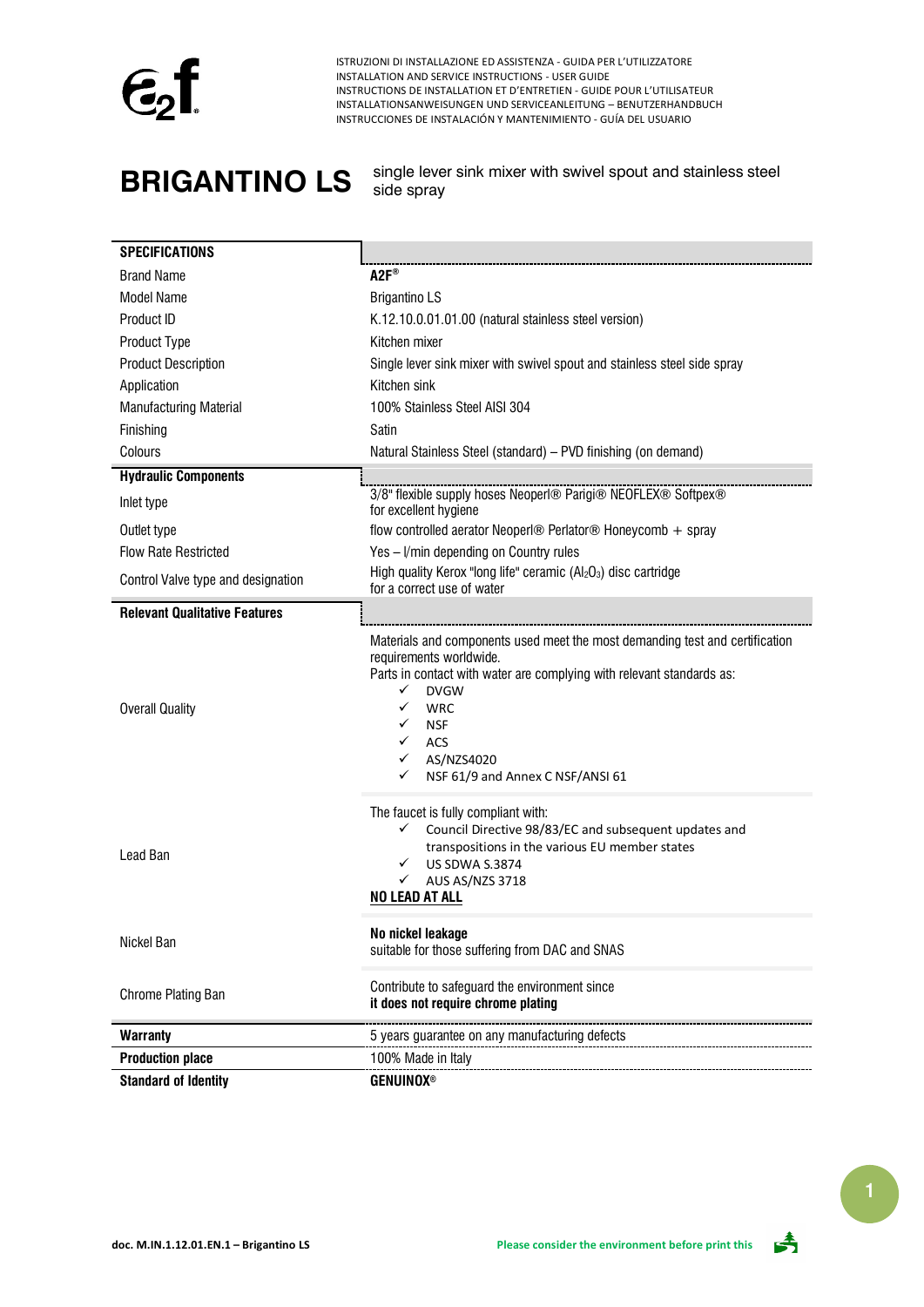

### **AVVERTENZE – WARNINGS – AVERTISSEMENTS – WARNUNGEN – ADVERTENCIAS**

Questo rubinetto deve essere installato da un idraulico qualificato, a regola d'arte, in accordo con tutte le istruzioni e prescrizioni tecniche qui fornite nonché in conformità alle normative vigenti ed a quanto contenuto nei certificati di garanzia del prodotto. La mancata osservanza di queste indicazioni farà decadere il diritto alla garanzia.

This tap must be installed by a qualified plumber, in a workmanlike manner, in accordance with all instructions and technical requirements provided for herein and in compliance with applicable standards and what contained in the warranty of the product. Failure to do so will render the warranty void.

Ce robinet doit être installé par un plombier qualifié, de façon professionnelle, en conformité avec toutes les instructions et les exigences techniques ici fournies et en conformité avec la réglementation en vigueur et a ce qui est contenu dans la garantie du produit. Le non-respect de ces indications annule la garantie.

Dieses Armaturen muss von einem qualifizierten Installateur installiert werden fachgerecht in Übereinstimmung mit allen Anweisungen und technischen Anforderungen für hier und in Übereinstimmung mit den geltenden Vorschriften zur Verfügung gestellt und enthalten in der ausdrücklichen Gewährleistung des Produkts. Die Nichtbeachtung dieser Anweisungen führt zum Erlöschen der Garantie.

Este grifo debe ser instalado por un plomero calificado, de manera profesional,de acuerdo con todas las instrucciones y requisitos técnicos establecidos en este documento y de acuerdo con la normativa aplicable y que figura en la garantía del producto. Si no se siguen estas instrucciones, se anulará la garantía.

| <b>CHECK LIST AND RECOMMENDATIONS FOR PLUMBERS</b> |                                                                                                                                                                                                        |                                                                                                                                                                                                                                                                                                                                                                                                                                            |                                                                                                                                                                                                                                                                                                                                                                                                                                                                                                                            |                                                  |  |  |
|----------------------------------------------------|--------------------------------------------------------------------------------------------------------------------------------------------------------------------------------------------------------|--------------------------------------------------------------------------------------------------------------------------------------------------------------------------------------------------------------------------------------------------------------------------------------------------------------------------------------------------------------------------------------------------------------------------------------------|----------------------------------------------------------------------------------------------------------------------------------------------------------------------------------------------------------------------------------------------------------------------------------------------------------------------------------------------------------------------------------------------------------------------------------------------------------------------------------------------------------------------------|--------------------------------------------------|--|--|
| 1                                                  | Temperatura dell'acqua calda in ingresso<br>Temperature of hot water inlet<br>Température de l'eau chaude en entrée<br>Temperatur der Warmwasserversorgung<br>Temperatura del agua caliente en entrada |                                                                                                                                                                                                                                                                                                                                                                                                                                            | Raccomandata - Recommended<br>Recommandée - Empfehlen - Recomendada                                                                                                                                                                                                                                                                                                                                                                                                                                                        | Massima - Maximum<br>Maximale - Maximum - Màxima |  |  |
|                                                    |                                                                                                                                                                                                        |                                                                                                                                                                                                                                                                                                                                                                                                                                            | 60 °C (140 °F)                                                                                                                                                                                                                                                                                                                                                                                                                                                                                                             | 75 °C (167 °F)                                   |  |  |
|                                                    |                                                                                                                                                                                                        |                                                                                                                                                                                                                                                                                                                                                                                                                                            |                                                                                                                                                                                                                                                                                                                                                                                                                                                                                                                            |                                                  |  |  |
|                                                    | Pressione di servizio<br>Operating pressure<br>Pression de sérvice<br><b>Betriebsdruck</b><br>Presión de servicio                                                                                      |                                                                                                                                                                                                                                                                                                                                                                                                                                            | Raccomandata - Recommended<br>Recommandée - Empfehlen - Recomendada                                                                                                                                                                                                                                                                                                                                                                                                                                                        | 3 bar (300kPa - 43.5 PSI)                        |  |  |
| $\mathbf{2}$                                       |                                                                                                                                                                                                        |                                                                                                                                                                                                                                                                                                                                                                                                                                            | Massima - Maximum<br>Maximale - Maximum - Màxima                                                                                                                                                                                                                                                                                                                                                                                                                                                                           | 5 bar (500kPa - 72.5 PSI)                        |  |  |
|                                                    |                                                                                                                                                                                                        |                                                                                                                                                                                                                                                                                                                                                                                                                                            | Minima - Minimum<br>Minimale - Minimum - Minimo                                                                                                                                                                                                                                                                                                                                                                                                                                                                            | 1 bar (100kPa - 14.5 PSI)                        |  |  |
|                                                    |                                                                                                                                                                                                        |                                                                                                                                                                                                                                                                                                                                                                                                                                            |                                                                                                                                                                                                                                                                                                                                                                                                                                                                                                                            |                                                  |  |  |
| 2.1                                                | PRV                                                                                                                                                                                                    |                                                                                                                                                                                                                                                                                                                                                                                                                                            | Installare a monte una valvola di riduzione della pressione (PRV) calibrata a:<br>Install upstream a pressure reducing valve (PRV) calibrated at:<br>Installer en amont une clapet de réduction de pression (VRP) calibré à :<br>Installieren Stromaufwärts ein Druckminderventil (PRV) kalibriert bei:<br>Instalar arriba una válvula reductora de presión (PRV) calibrado a:                                                                                                                                             | $3 - 3.5$ bar<br>43 - 51 PSI<br>300 - 350 kPa    |  |  |
|                                                    |                                                                                                                                                                                                        |                                                                                                                                                                                                                                                                                                                                                                                                                                            |                                                                                                                                                                                                                                                                                                                                                                                                                                                                                                                            |                                                  |  |  |
| 3                                                  | PBV                                                                                                                                                                                                    | Si raccomanda di bilanciare la pressione delle acque calda e fredda.<br>It is recommended to balance the pressure of the hot and cold water.<br>Il est recommandé d'équilibrer la pression de l'eau chaude et froide.<br>Es wird empfohlen den Druck des heißen und kalten Wassers auszugleichen.<br>Se recomienda para equilibrar la presión del agua caliente y fría                                                                     |                                                                                                                                                                                                                                                                                                                                                                                                                                                                                                                            |                                                  |  |  |
|                                                    |                                                                                                                                                                                                        |                                                                                                                                                                                                                                                                                                                                                                                                                                            |                                                                                                                                                                                                                                                                                                                                                                                                                                                                                                                            |                                                  |  |  |
| 4                                                  |                                                                                                                                                                                                        | Risciacquare accuratamente le tubazioni di alimentazione prima di installare il rubinetto<br>Rinse supply pipes thoroughly before installing the tap, to clear any debris from the supply lines<br>Rincer soigneusement les conduites d'alimentation avant d'installer le robinet<br>Spülen Sie die Versorgungsleitungen vor der Installation der Armatur<br>Enjuague cuidadosamente las líneas de alimentación antes de instalar el grifo |                                                                                                                                                                                                                                                                                                                                                                                                                                                                                                                            |                                                  |  |  |
|                                                    |                                                                                                                                                                                                        |                                                                                                                                                                                                                                                                                                                                                                                                                                            |                                                                                                                                                                                                                                                                                                                                                                                                                                                                                                                            |                                                  |  |  |
| 5                                                  |                                                                                                                                                                                                        |                                                                                                                                                                                                                                                                                                                                                                                                                                            | Installare due valvole di intercettazione con filtro tra l'attacco a parete e i tubi flessibili<br>Install two isolating stop valves with filter between the wall attachment and the flexible hoses<br>Installez deux vannes d'isolement avec filtre entre la fixation murale et les tuyaux flexibles<br>Installieren Sie zwei Absperrventile mit Filter zwischen der Wandbefestigung und den flexiblen Schläuchen<br>Instale dos válvulas de aislamiento con filtro entre el accesorio de pared y las mangueras flexibles |                                                  |  |  |

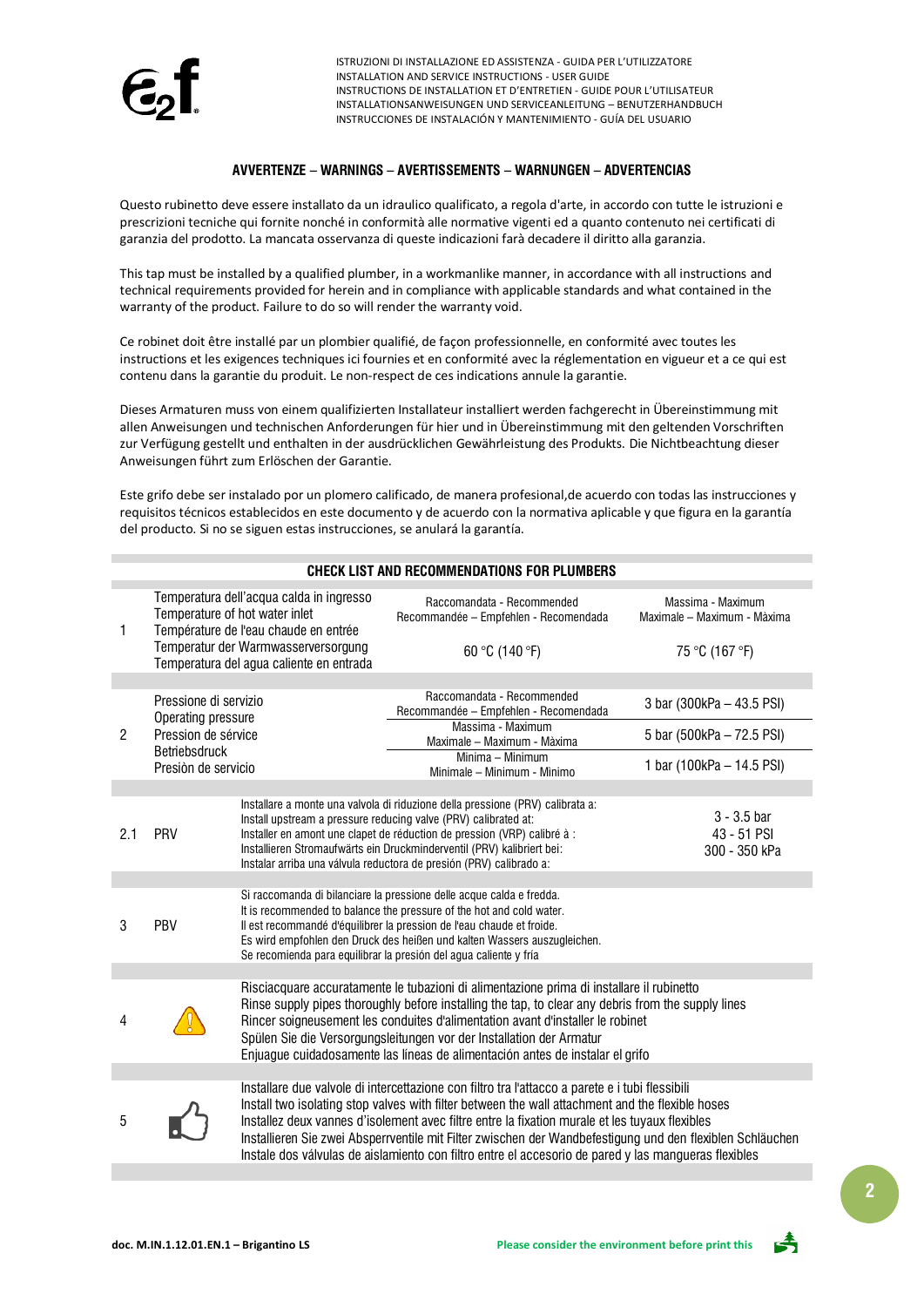$\epsilon$ <sub>2</sub>f

**Overall and installation dimensions**





**3**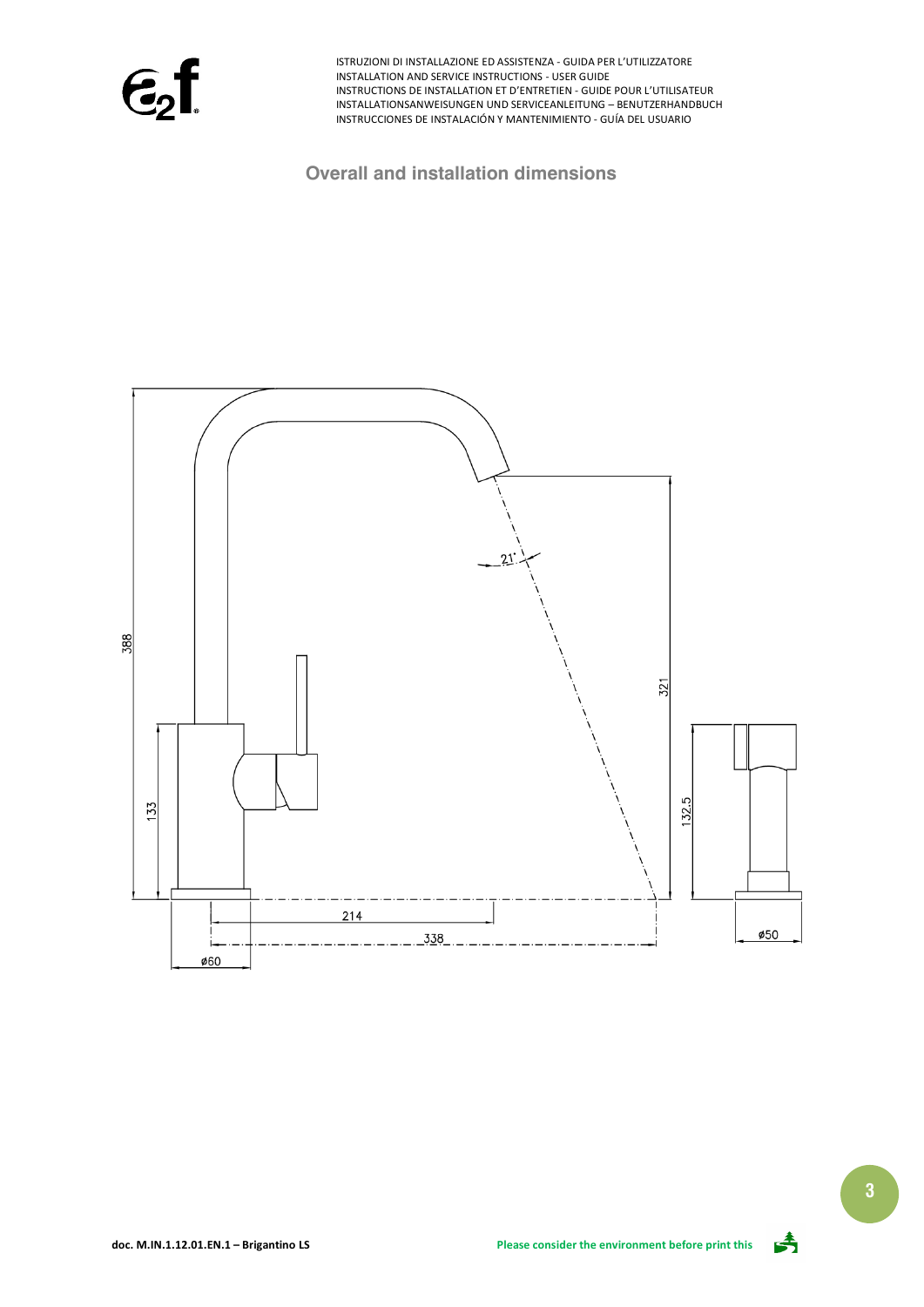### **Overall and installation dimensions**



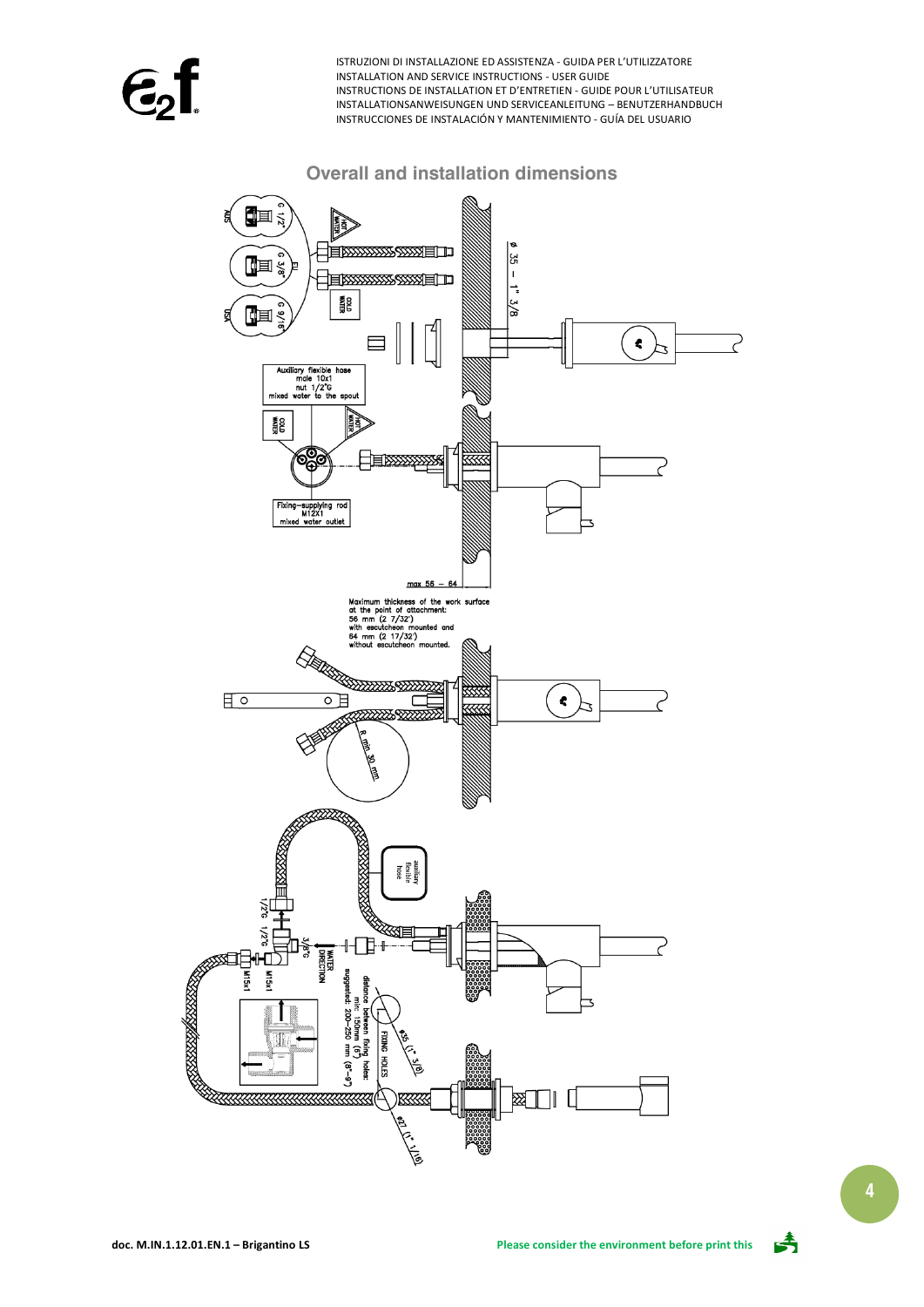# **Installation Guide**

#### **In order to validate the A2F commercial guarantee, this tap must be installed by a qualified plumber, in a workmanlike manner, in accordance with the instructions given below. Failure to do so will render the warranty void.**

#### *Preparation*

- **1. Rinse supply pipes thoroughly before installing the tap, to clear any debris from the supply lines (Mandatory).**
- 2. Install two isolating stop valves (angle valves/undersink taps) with filter between the wall attachment and the flexible hoses (Recommended)

*Check List*

- 1. Temperature of hot water inlet  $\rightarrow$  Recommended: 60 °C (140 °F) <> Maximum: 75 °C (167 °F)
- 2. Water Pressure  $\rightarrow$  Recommended: 3 bar (300kPa 43.5 PSI)  $\rightsquigarrow$  Range from min. 1 bar (100kPa 14.5 PSI) to max. 5 bar (500kPa – 72.5 PSI)
- 3. Install upstream a pressure reducing valve (PRV) calibrated at 3/3.5 bar (300/350kPa) (Recommended)
- 4. Balancing the pressure of hot and cold water (Recommended)
- 5. Tap installing hole diameter: 35mm (1 3/8")
- 6. The maximum thickness of the work surface at the point of attachment may be of 56 mm (2 7/32") with escutcheon mounted and 64 mm (2 17/32") without escutcheon mounted.

### *Assembling*

- 1. Insert into the correct holes and tighten **by hand** the inlet/auxiliary flexible hoses, following the order shown: a) as first (28) auxiliary flexible hose
	- b) per seconds (29) supply flexible hoses
- 2. With the lever in front position, the hot water flexible hose will be on the left, the cold water hose on the right and the auxiliary one on the middle.
- 3. Introduce the flexible hoses into the hole Ø35 and support the tap in the correct position. Be sure that the gasket sealant (15) is in the correct position under the escutcheon.
- 4. Point the spout to the opposite side of the control lever in order to achieve a better balance of the tap in later stages of attachment.
- 5. Insert in the following order onto the fixing-supply rod (20): the white flange (16) (through the latter have to pass also flexible hoses), the horseshoe gasket / mounting flange (17+18) and finally the mounting nut (19) slightly tighten by hand. Make sure the tap is in the correct position, with the control lever correctly positioned on the right. Securely tighten the mounting nut (19) using the wrench (37) supplied.
- 6. Place small green fiber washer (21) (11mm  $-7/16''$  Ø) into nipple adapter (22) and tighten it onto the rod. (intake M12x1)
- 7. Place green fiber washer (27) (13,5mm 9/16" Ø) into nipple adapter (22) and tighten on it the diverter group (26). (intake 3/8"G)
- 8. Introduce the side spray threaded sleeve (33) into the escutcheon (34). Put one gasket sealant (35) in the correct position under the escutcheon (34) then slide the sleeve into the hole Ø27 (1.1/16"). Insert, underside of the worktop, the second gasket sealant (35) into the threaded sleeve (33) and tighten properly everything with the plastic lock nut (36).
- 9. Connect the tapered cone of the side spray flexible hose (30) to the hand-spray (31).
- 10. Insert the spray flexible hose (30) into the sleeve, accommodating in it the shower spray itself.
- 11. Put the rubber washer (27) (13,5mm 9/16" Ø) into small threaded hex terminal of spray flexible hose then tighten it onto the outlet M15x1 on the diverter group (26).
- 12. Connect the two flexible hoses (29) to the water supply (preferably with two stop valves with filter upstream). Hot water flexible hose will be on the left and the cold water hose on the right.
- 13. Turn on water supply (hot and cold).
- 14. Carefully check the installation for leaks.

*Commissioning*

- 1. Remove the aerator/flow controller and flush the water through the tap for several seconds, to clear any debris from the supply lines and then reinstall the aerator/flow controller.
- 2. Ensure that the aerator/flow controller incorporated in the outlet is tightened to prevent removal by hand.
- 3. Run the hot and cold water for a few seconds and ensure that the complete installation is operating correctly before considering accomplished the installation and then use the system.

### **IMPORTANT NOTES FOR PLUMBERS**

Once the installation is complete, please ensure this document is retained by the Customer.

To safeguard the health of the user and to preserve all hydraulic system components (and the associated equipment) A2F recommends to evaluate the need to install a water softening and filtration system upstream of utilities.



**5**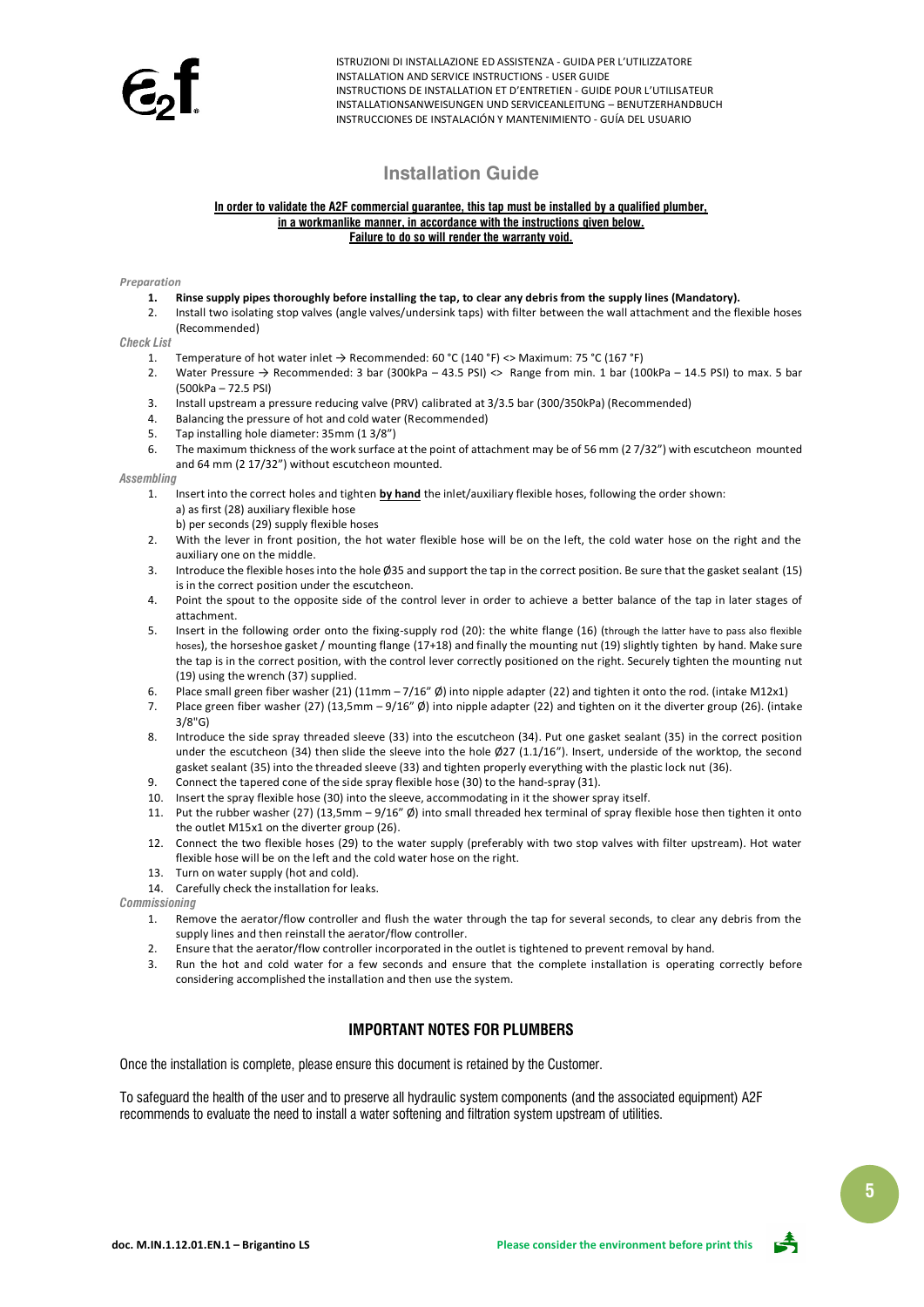

## **Care & Maintenance**

- 1. When necessary, clean the tap by using warm water and mild soap and then dry with a soft cloth. Clean matt surfaces in the direction of the grain and not across it.
- 2. For even better results, purchase the A2F cleaning kit specifically for stainless steel.
- 3. Never use the following to clean A2F taps:
	- **a**) disinfectants containing bleach (sodium hypochlorite)
	- **b**) cleaning products containing chlorides
	- **c**) products containing acids or alcohol
	- **d**) powders or abrasive cleaners
	- **e**) flakes of steel or abrasive sponge;
- 4. Periodically clean the aerator/flow controller filter

# **Spare Parts**

For maintenance and/or repair, a qualified plumber must be engaged. For replacement parts, please contact your supplier or A2F directly by writing to[: customercare.a2f@gmail.com](mailto:customercare.a2f@gmail.com)

# **Contacts**

For every need or further clarifications please contact your supplier or A2F directly at[: customercare.a2f@gmail.com](mailto:customercare.a2f@gmail.com)

![](_page_5_Picture_16.jpeg)

![](_page_5_Picture_19.jpeg)